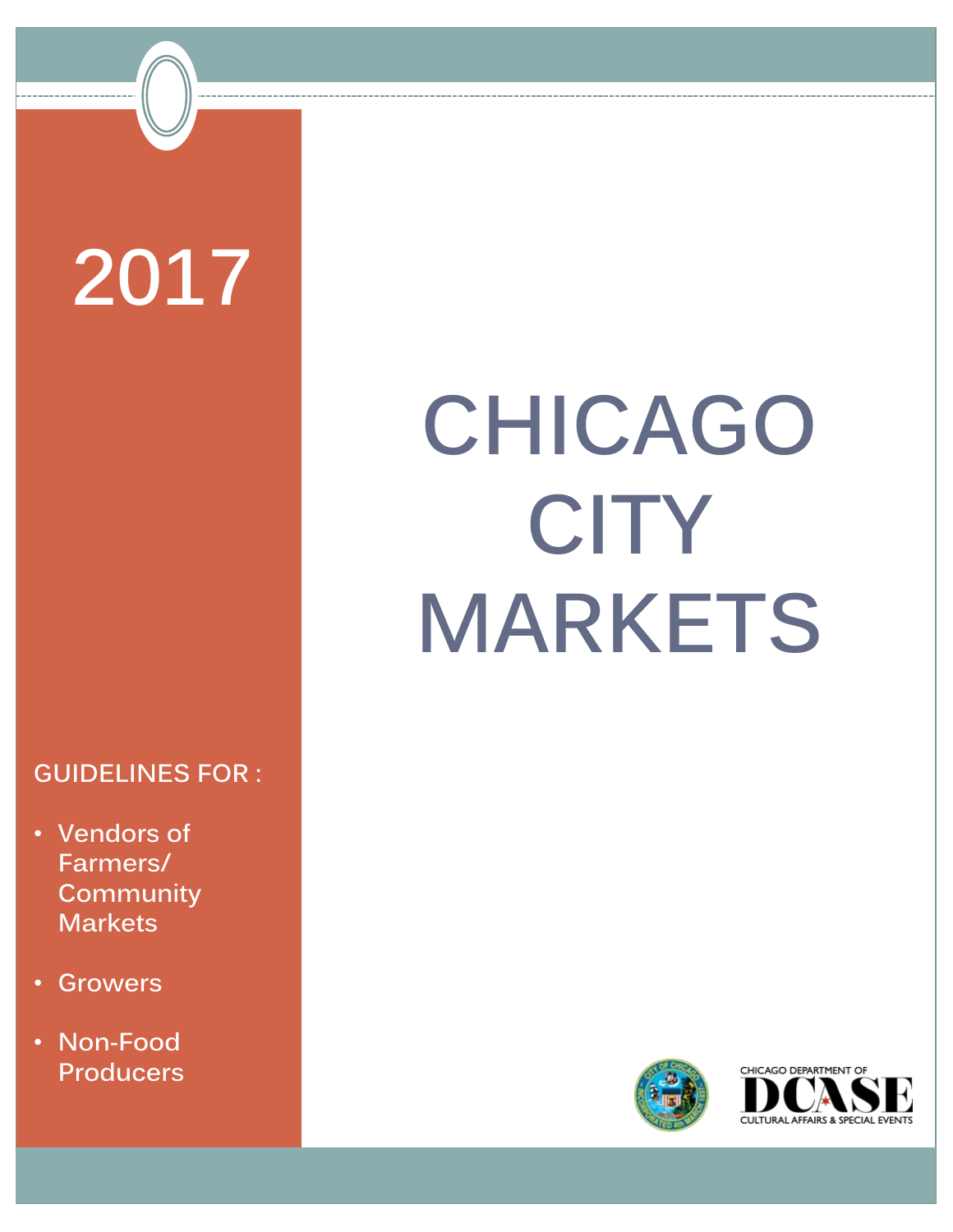### **General Information**

#### **MISSION STATEMENT**

The Farmers & Community Markets are managed by the Department of Cultural Affairs and Special Events.

The objective of the City of Chicago's City Markets is to provide fresh, locally grown foods, while also supporting rural and urban independent farmers. The Chicago Farmers Market Program promises to:

- Support small to mid-size family farms
- Create easy access to fresh, locally grown produce throughout Chicago
- Promote links between farmers and area businesses for greater sales opportunities
- Support local farming through development of the Market Program and Chicago's local food system which:
	- ‐ Encourages industry promotion (publicizing broadly or by featuring in cultural festival)
	- ‐ Acts as a hub for disseminating industry research; cross-industry convening on topics of importance to the industry
	- ‐ Acts as a liaison to the culinary community through assistance with City processes

#### **HISTORY**

The year 2017 marks the 38th anniversary of the City of Chicago's Farmers Market Program. Initially, DCASE Farmers Markets were traditional, produce-only markets in 15 plus communities, but the program has grown into 17 markets throughout the city that sell produce alongside prepared foods and local, artisan products. There are around 45 independent Markets operating in Chicago as well.

The Markets strive to offer the freshest locally grown or raised vegetables, fruits, meats, poultry, eggs and locally produced dairy. The Markets also feature quality value-added goods such as artisan breads, regional specialties and non-food items such as locally made clothing, accessories and art objects. The Markets offer an opportunity for Chicagoans to buy directly from the people who grow and produce their food and serve as an integral link between urban, suburban and rural communities.

The Chicago City Market Program is guided by the 2012 Cultural Plan, the Department of Cultural Affairs and Special Events Ordinance, and authors these guidelines as a resource for current and potential market vendors.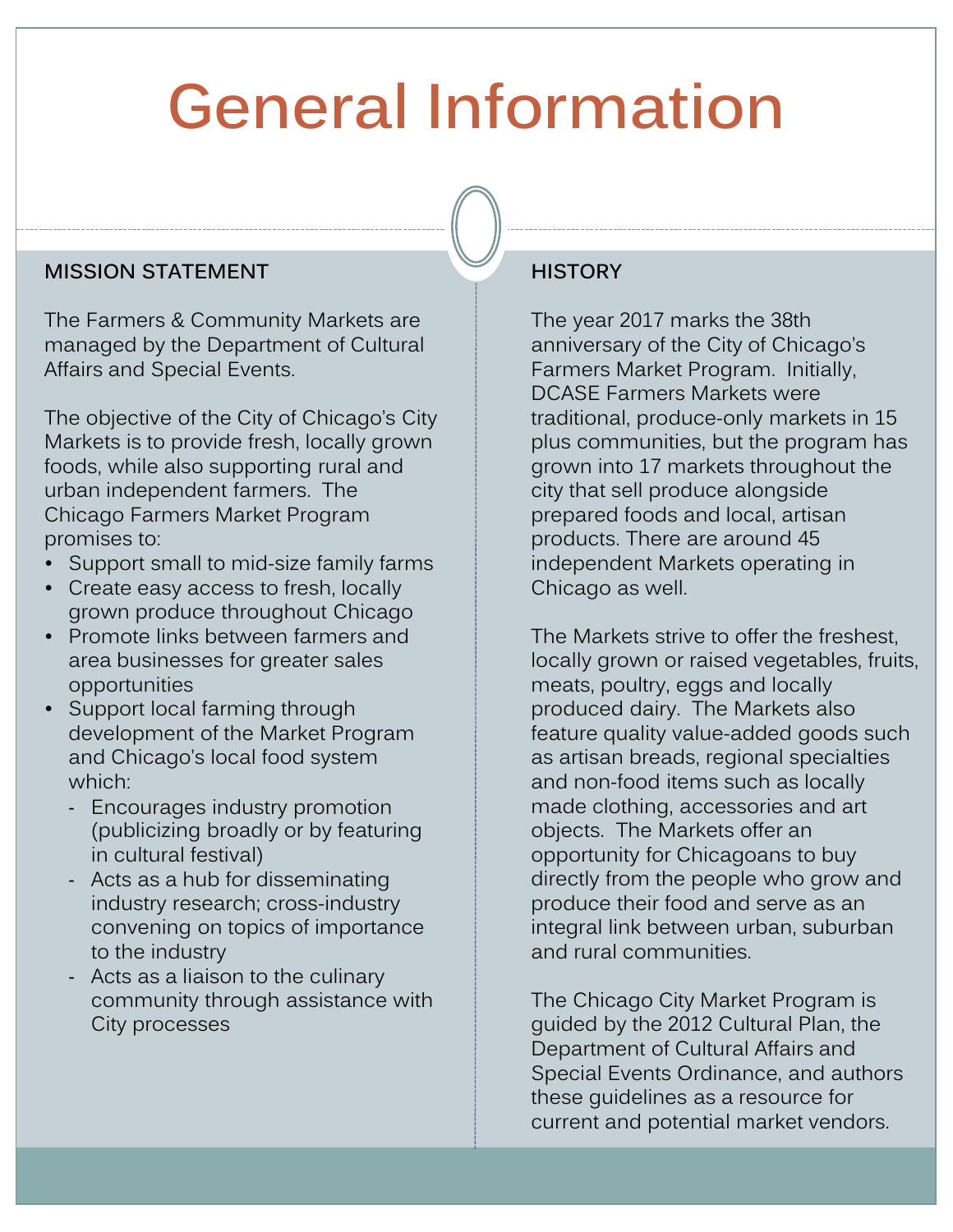### 2017 Markets

#### **WEEKLY NEIGHBORHOOD MARKETS**

#### **TUESDAYS**

Columbus Park at Congress Pkwy & Central July 11 – September 5 2pm - 7pm

Lincoln Square at Lincoln/Leland/Western June 6 – October 31 7am - 1pm

North Lawndale Market at 1420 S. Albany Ave. August 29 – October 31 2:30pm - 5:30pm

#### **WEDNESDAYS**

La Follette Park at 1333 N. Laramie July 12 – September 6 2pm - 7pm

Pullman at 111<sup>th</sup> & Cottage Grove July 5 – October 25 7am - 1pm

Roseland Market at 109th St. and Wentworth August 30 – November 1 2:30pm - 5:30pm

#### **THURSDAYS**

Austin Market – **New Location!** at Chicago Ave. & Mayfield July 13 – September 7 2pm - 7pm

#### **SATURDAYS**

Division Street at Division & Dearborn May 13 – October 28 7am - 1pm

Englewood/Anchor House at 76th & Racine July 15 – September 2 8am - 1pm

Lincoln Park at Armitage & Orchard June 3 – October 28 7am - 1pm

Printers Row at Dearborn & Polk June 17 – October 28 7am - 1pm

#### **SUNDAYS**

Bronzeville Market – **New Location!** at 47<sup>th</sup> & King Dr. July 15 – September 2 8am - 1pm

DOWNTOWN **MARKETS** 

#### **TUESDAYS**

Federal Plaza at Adams & Dearborn May 16 – October 31 7am - 3pm

#### **THURSDAYS**

Daley Plaza at Washington & Dearborn May 11 – October 26 7am - 3pm

#### **SUNDAYS**

Maxwell Street Market at DesPlaines & Taylor Year-round 7am – 3pm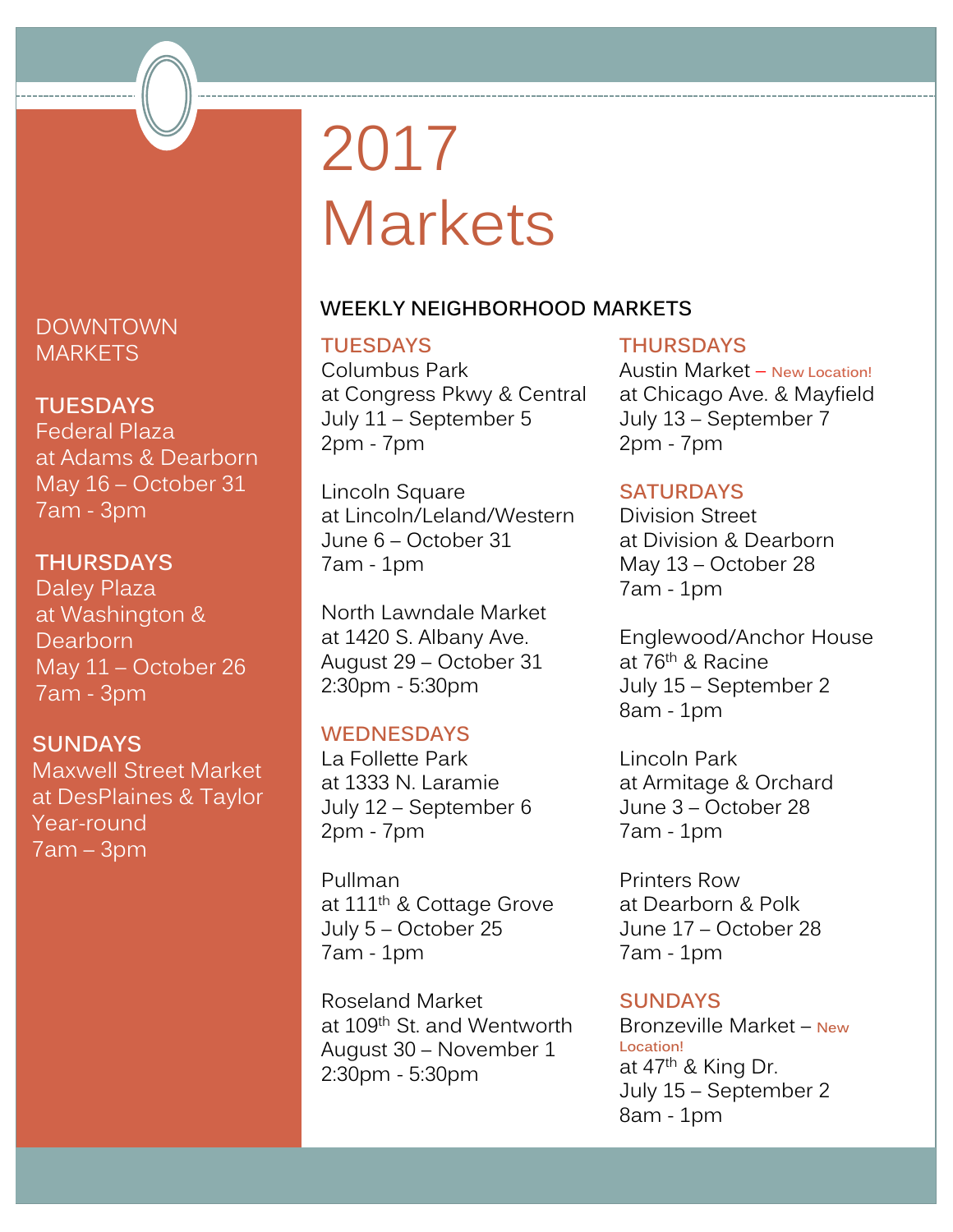#### **Market Hours**

The hours for operation of all markets may vary and are established by DCASE. They are subject to change as conditions warrant. Please see 2016 Chicago Farmers Markets schedule and costs for specific information. DCASE Markets operate rain or shine.

#### **Food Coupons and LINK (MANDATORY)**

- All farmers that sell at the DCASE Markets and whose products are qualified must participate in the Farmers Market Nutrition Program, which includes WIC and Senior Farmers Market coupons.
- All vendors selling qualified products at the market must participate in the LINK Card Program.

#### **Cancellation Policy**

- Cancellations due to holidays or holiday weekends are not permitted.
- Holidays and Holiday Weekends include the weekends of Memorial Day / Fourth of July /Labor Day
- Producers who do not show up two or more times at a market during their designated season may lose their space reservation and are subject to fines.
- If a national holiday falls on a market day, the market may be switched to another day at the discretion of DCASE.
- In case DCASE has to cancel a market due to unforeseen circumstances, you will be contacted.
- If you are unable to attend a market due unforeseen circumstances or emergency, you must e-mail Yescenia Mota (See Contact Information below) within 24 hours of the market or you will be charged for your space. Potential inclement weather is not an unforeseen circumstance.

#### **Attendance Policy**

On the application, vendors must specify their start date for each market and commit to the entire market season. Vendors will be charged from their start date to the end of market season. Switching, adding or dropping markets within the season is allowed only with DCASE approval.

- Vendors must attend all markets for which they are contracted for.
- Repeated failure to attend markets will result in the review of eligibility to participate in the market program.

#### **Arrival, Departure and Selling Time**

- Vendors may begin setup at 5:00 a. m. and must be set up by market start.
- Vendors may leave only after the market has closed and a safe exit can be made.
- Vendors may not conduct sales until 30 minutes before the market opens or may not conduct sales 30 minutes after the market has closed.
- Vendors may not leave their space before the market closes without approval from the Market Manager.
- Vendors at downtown markets are prohibited from driving on or parking on the Plazas. Violators will be ticketed and liable for any damage or fines.

#### **Special Event Markets**

A limited number of special event markets will/may be held in addition to the regularly scheduled markets.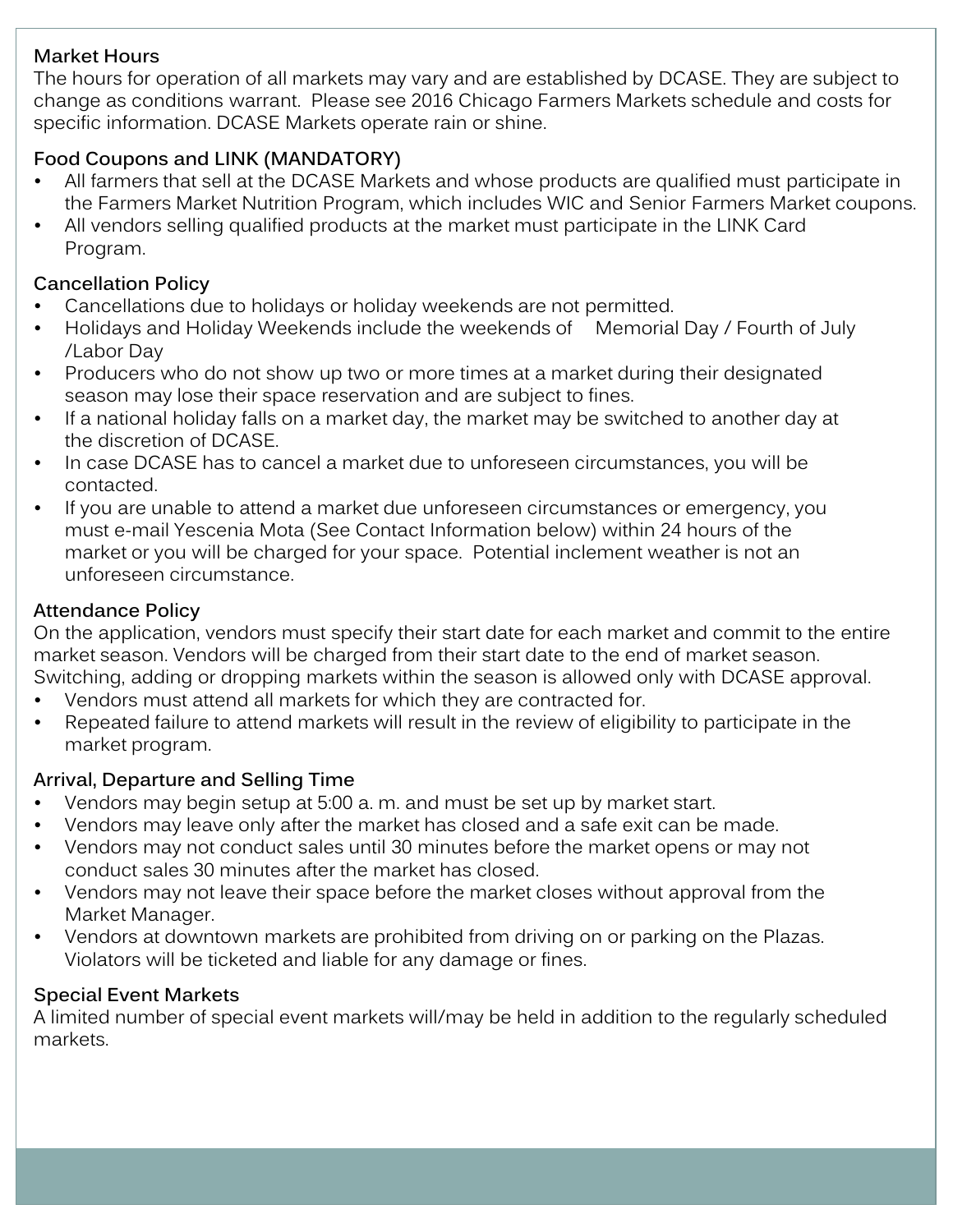### **VENDOR GUIDELINES**

- Eligibility Requirements
- Health & Safety Regulations
- Specific Product Guidelines
- General Rules, Policies & Requirements
- At the Market…Setup and Spaces
- Standards of Conduct
- Fees & Insurance Requirements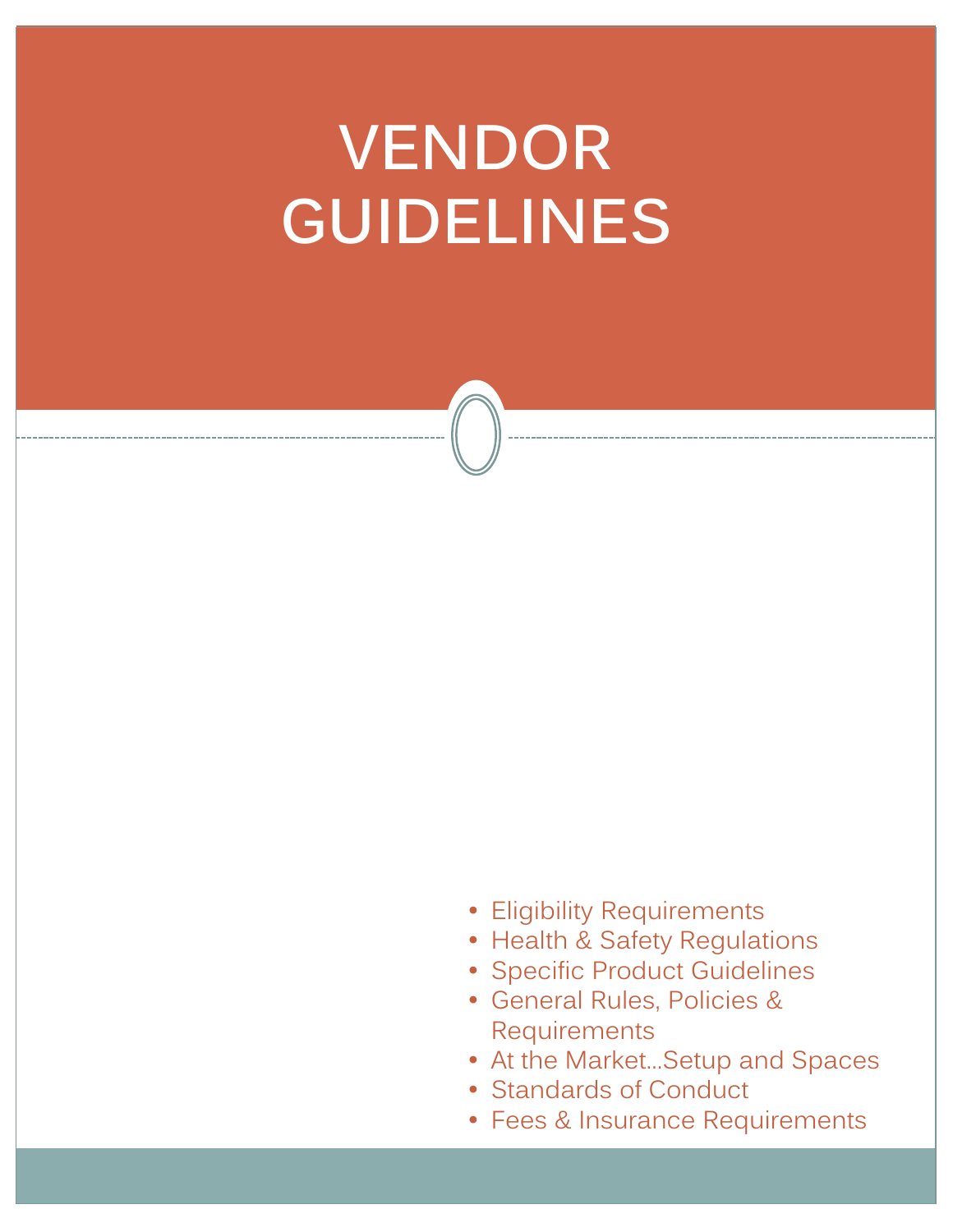## **Eligibility Requirements**

All vendors must apply annually; approved selling privileges are valid for a single growing season. A link to the application can be found in the Additional Resources section of this document.

Farmers' selling privileges are based upon their particular "Growing Calendar" as approved by DCASE. All products are subject to restriction by DCASE. Admission is based on the applicant's strengths in the following areas (in order of priority):

- A signed signature page indicating compliance of rules, a signed hold harmless agreement, and copies of all permits and licenses required for the sale of the applicant's products.
- Vendor's history with DCASE Markets (including adherence to market rules and regulations, market attendance, history of positive consumer/producer relationships, payment of fees, and professional behavior).
- Products are locally grown, have seasonal integrity and are of high quality.
- Uniqueness of products offered.
- Ability to engage and educate consumers about products and how they were produced (via knowledgeable employees, informative brochures and handouts, etc.)

Other factors affecting admission of a vendor include:

- Space availability
- Vendor balance between unprocessed farm products and artisan food products. (DCASE promotes better access for farmers with value added products vs. food purveyors with similar products)
- Individual farms are given preference over partnerships or cooperatives and small to moderate family businesses over larger enterprises
- Importance of DCASE as a marketing outlet for the farm's overall marketing strategy (direct sales vs. utilization of distributors)
- Processed products feature seasonal and regional ingredients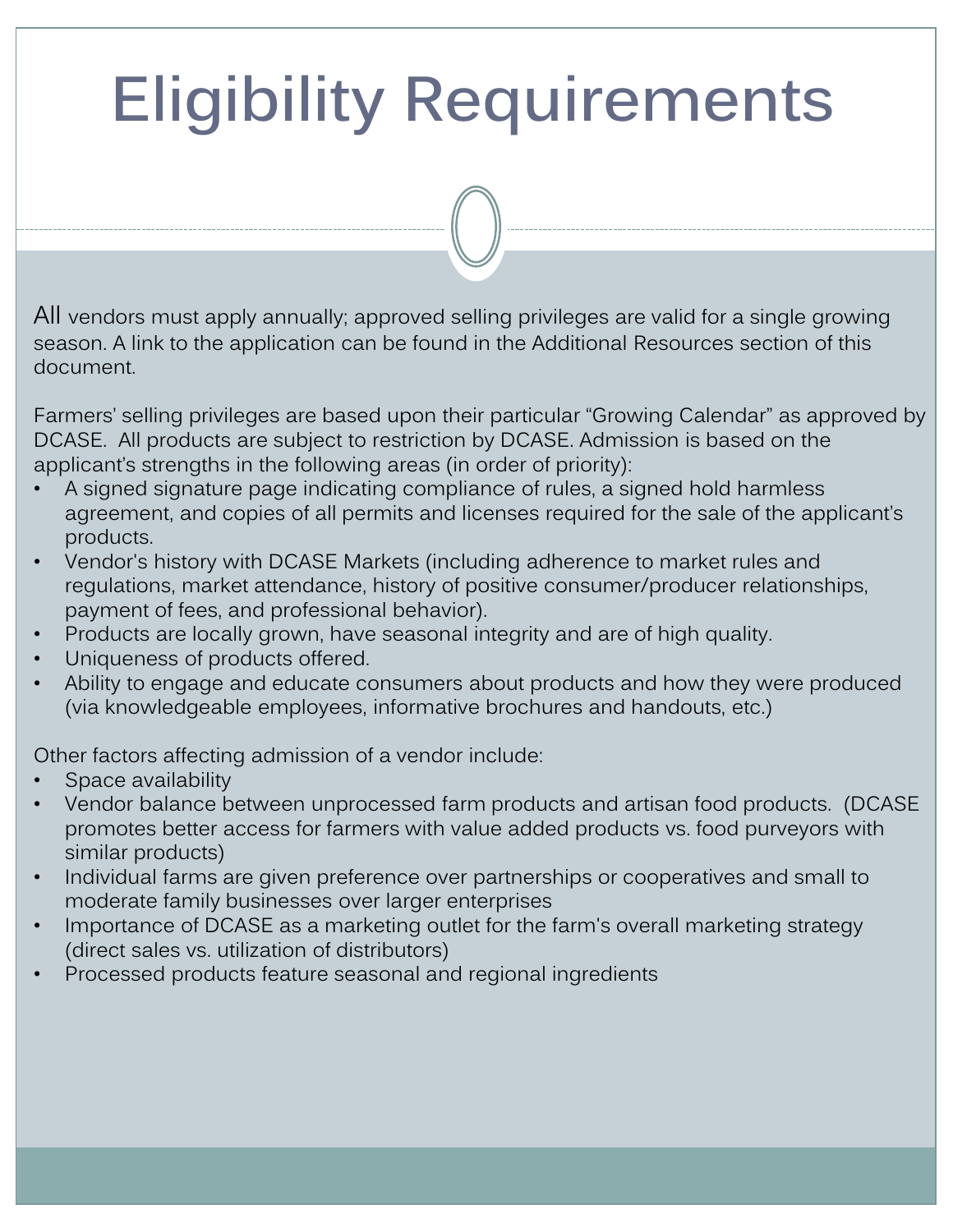### **Health & Safety Regulations**

#### **Potentially Hazardous Foods**

It is the responsibility of the vendor to abide by the Chicago/Cook County Department of Health guidelines concerning the vending of potentially hazardous products. These include but are not limited to: meats, poultry, fresh eggs, dairy products and cheese. If any vendor is deemed to be in violation of health codes pertaining to such products, the following measures will be taken:

- The vendor will be immediately removed from the market for that day.
- Penalties will be assessed against the vendor for selling a hazardous food product
- The proper regulatory agency will be notified.

#### **Prohibited Products**

- Live birds or live animals
- Products purchased by a seller that have not been approved by DCASE (sodas, water, coffee and tea).
- Unauthorized agricultural products.
- Crops grown using Genetically Modified (GM) seed planted after March 1, 2000. Consult DCASE for a current list of these crops, which include varieties of canola, soy, corn, tomato, radicchio, summer squash, potatoes, cotton and papaya. Note: since there are no labeling requirements for GM seeds, the only sure way to avoid growing crops using unlabeled GM seeds, DCASE will give preference to certified organic agricultural products and processed foods.
- Products purchased at an auction house, wholesaler, or from another farm without prior approval from DCASE are strictly prohibited, and sale of these products is ground for expulsion from market.

#### **Pets**

For health and safety reasons, personal pets are not allowed at any market. The sale or giving away of animals at any market is also prohibited. Service animals are welcome.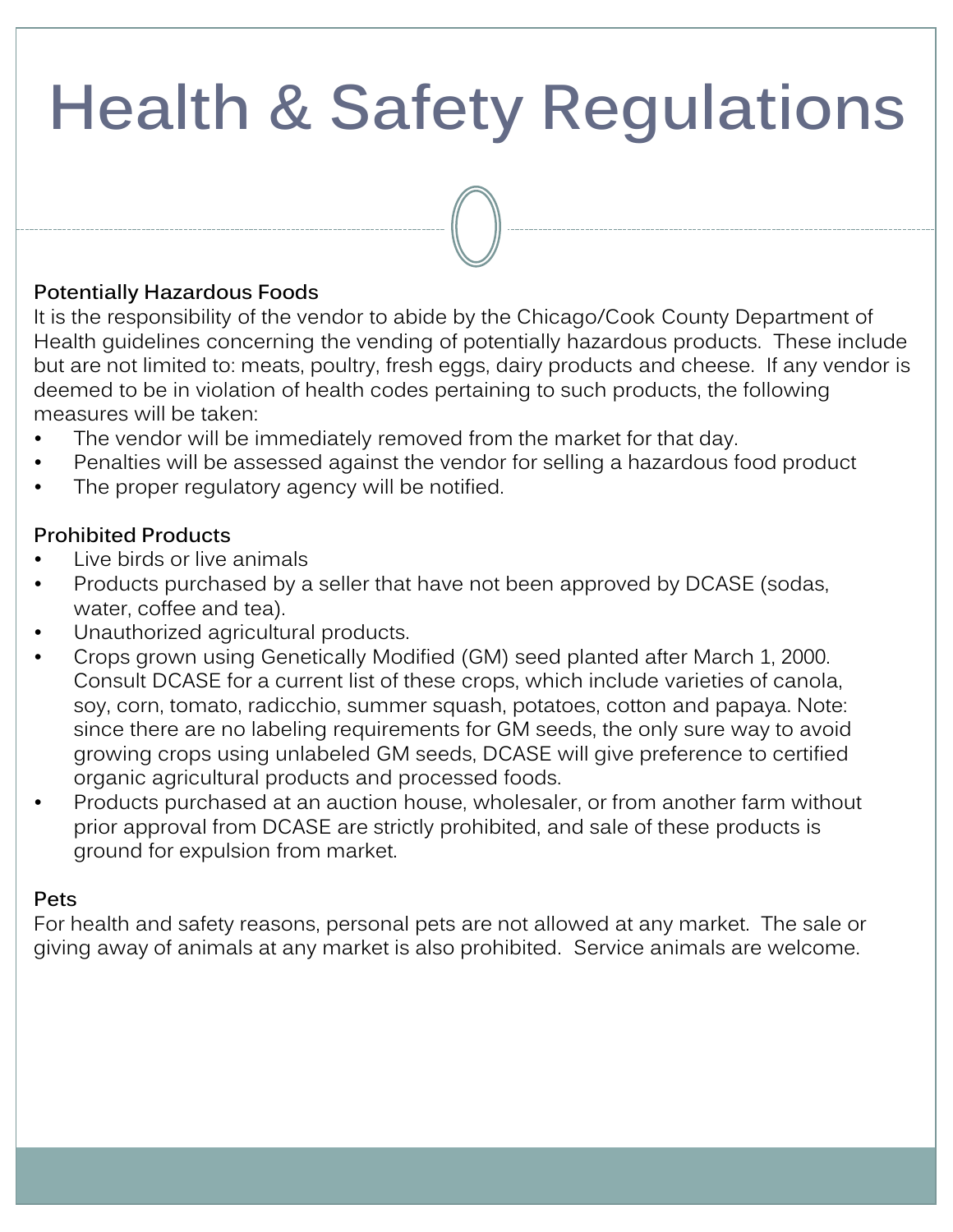### **SPECIFIC PRODUCT GUIDELINES**

#### **Vendors and Products Falling in Multiple Categories**

Vendors whose products or practices place them in more than one category are subject to all of the requirements of each category. Contradictions will be settled by DCASE.

#### **GENERAL GUIDELINES**

#### **Growing Practices**

Farming practices must be fully and truthfully disclosed when customers inquire. Failure to do so will result in disciplinary action, including possible revocation of selling privileges. Using terms like sustainable agricultural practices and transitioning to organic must be substantiated or cannot be used.

#### **Organic Product**

All products sold as organic must be prominently labeled as "Certified Organic" with the certifying agency name. The use of the word organic is prohibited unless the product is certified. This includes raw and processed products.

#### **Vegetable and Fruit Producers**

Fresh produce may be sold by the piece or by weight on a scale. Produce must be grown from cuttings grown by the vendor or from seeds or transplants. The final product may not be purchased or bartered. The producer must have tended perennial crops from leased or rented land for one growing season prior to the sale of the product.

The sales of new crop items must be submitted and approved by DCASE. Substantial additions to existing and approved product lines are also subject to DCASE approval. Mixed operations (certified organic/conventional) must present products for sale in a manner approved by DCASE.

- The sale of products listed on the Growing Calendar for each farmer may be restricted and must be approved annually. Produce offered for sale may be restricted by type or season.
- Restrictions are imposed to ensure a balance of variety, quantity and season.
- Raw agricultural products should be minimally handled or processed before packing for market. Waxed produce is not allowed. Labels on produce are prohibited. No commercially prepackaged, wrapped or labeled products are allowed.
- Produce must not be processed or adulterated. Vendors may sell a mixed bag of produce or vegetables, but may not process them without a processing license.
- Produce quality must meet or exceed minimum standards. No distressed or inferior product will be allowed for sale.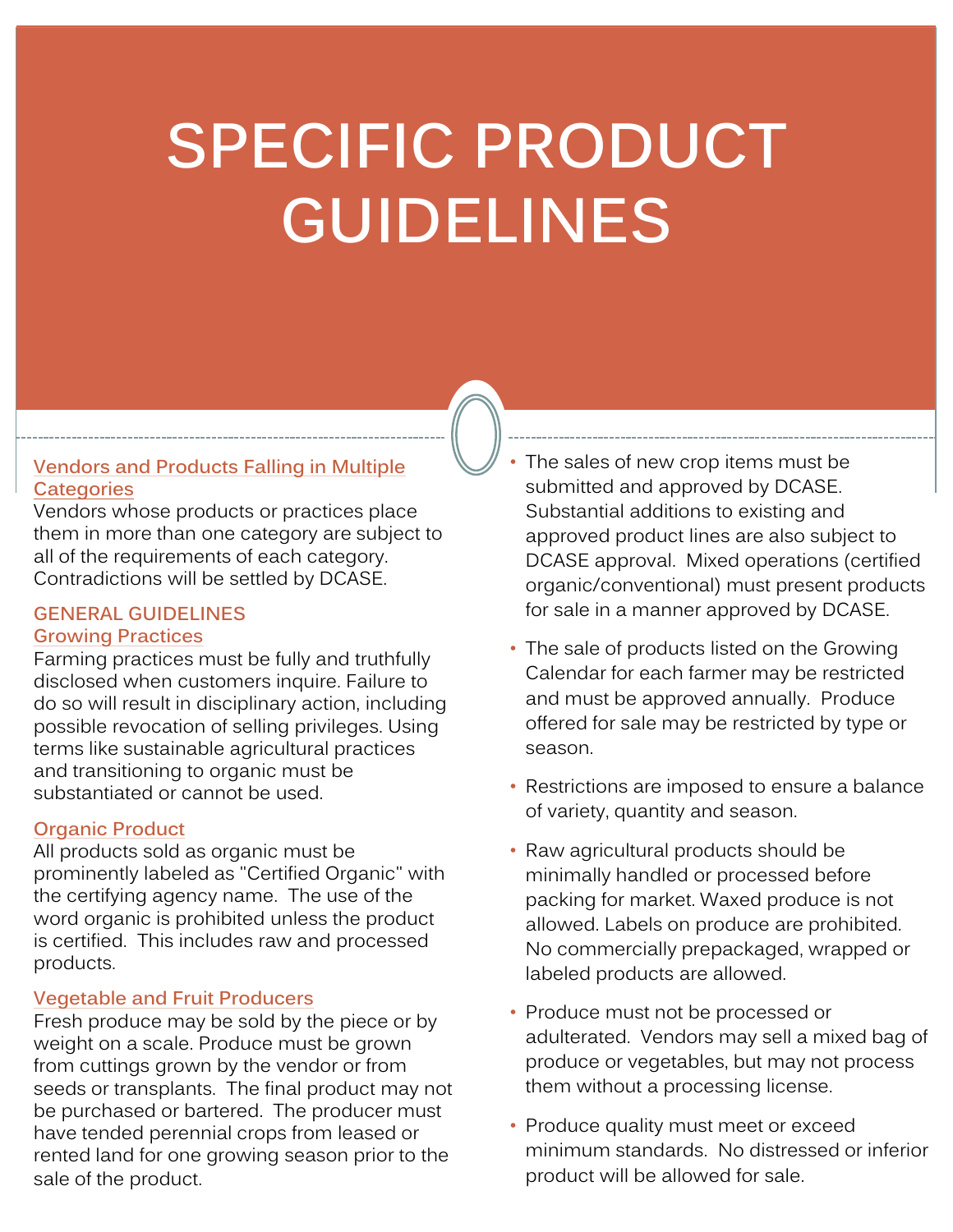#### **MEAT AND POULTRY PRODUCERS**

The following potentially hazardous foods must be sold frozen and meet these requirements:

- All beef and bison stock held for sale shall have been raised by the vendor for at least 50% of the live weight or for twelve months at slaughter.
- For meat and poultry products processed by others (i.e. sausage) the vendor must produce the meat ingredients. All processing must take place in a USDA or state licensed facility.
- Vendor must ensure that the processed product contains a majority (75%) of the original raw ingredient grown by the producer for processing.
- Meats (beef, lamb, pork, bison and goat) and poultry must meet the requirements of the Chicago Food Service Sanitation Municipal Code 4-8, 7-40 and 7-42 and the Rules and Regulations of the Chicago Board of Health.
- All items must be packaged and frozen at the time of slaughter and remain frozen until sold.
- Product temperature must be maintained at  $0<sub>u</sub>F$  or below and the temperature must be checked every two hours. Freezers at markets must be maintained by an electrical generator or cold plates to ensure the proper temperature is maintained.
- Packaging and labeling of meat and poultry must meet USDA standards and clearly state safe handling guidelines.
- Meat and poultry must be stored in a licensed facility and a copy of the last inspection of the vendor's storage facility must be provided before permission to sell is granted.
- The Safe Handling of Frozen Meats and Poultry labels must read: "Perishable foods can cause illness when mishandled. Proper handling of meat is essential to ensure the food is safe for you to eat."

#### **EGG VENDORS**

- Vendors must comply with State regulations for egg production and selling including candling requirements and licensing. Eggs must be held at 40º after harvesting, during transportation and at market. Copies of the Illinois Egg and Egg Products Act can be made available upon request. DCASE highly recommends reading this document before the season begins.
- Every egg vendors is required to obtain an Illinois Egg License from the Illinois Department of Agriculture (https://www.agr.state.il.us/pdf/egglicense.pdf)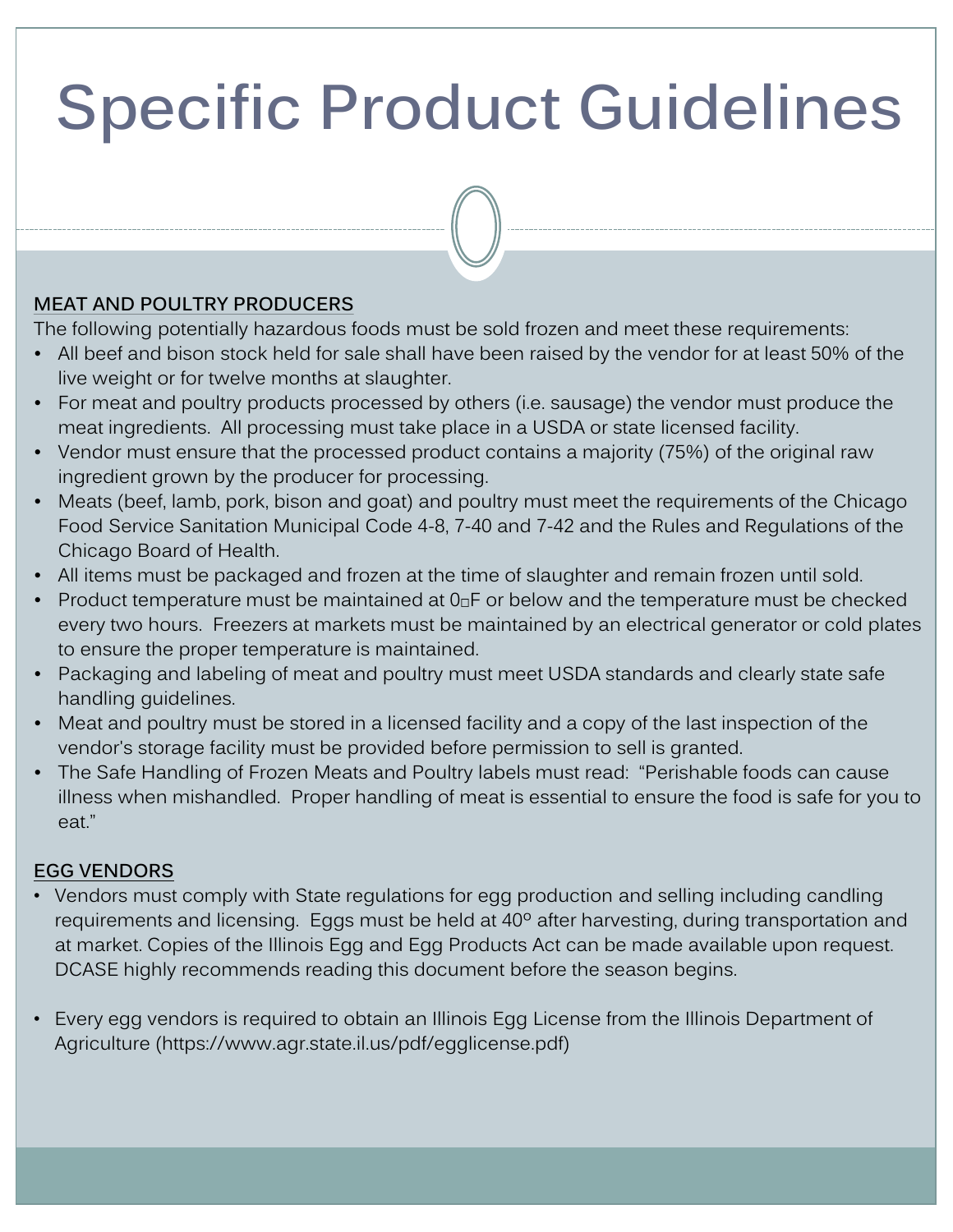#### **CHEESE VENDORS**

- A vendor must participate on a regular basis in the physical production of the cheese or of the milk from which the cheese is made.
- If a dairy producer, vendors must have influence over the cheese made from their milk and the cheese must verifiably be made from ONLY the milk produced on their farm.
- Cheese vendors who are not also dairy producers must obtain their milk from local dairy producers and provide DCASE with the contact information for the dairy(ies).
- Cheese must be held at 40º during transportation and at market.

#### **COOPERATIVE VENDORS**

The origin of all products must be clearly displayed at market.

- The main signage must identify the cooperative.
- Each farm's product must be segregated in the display area and clearly identified with the farm name and location.
- The seller must know the growing practices of all the cooperative members and be able to supply contact information for these growers if the customer has additional questions.

#### **VALUE-ADDED VENDORS**

- A minimum of 75% of the original raw ingredients grown by the producer for processing must be verifiably present in the end product.
- Processors who are not growers must be able to verify that 75% of their ingredients are purchased from local growers/producers.
- All value-added products must satisfy all public health labeling, permitting and other requirements pertaining to processed products
- Vendor must have copies of all necessary licenses for the production of the processed product on file with DCASE before offering any processed item for sale.
- The products may include but are not limited to the following:
	- ‐ Fresh juices and beverages prepared from fresh fruits and vegetables.
	- ‐ Flower arrangements and wreaths.
	- ‐ Jams, preserves, vinegar, oils and flavored oils, etc.
	- Dairy, meat and poultry products where the seller plays a substantial role in the husbandry of the animals and the production of the raw product.
	- Other products approved by DCASE and consistent with the intent of the Market Program (i.e. cotton, wool, etc).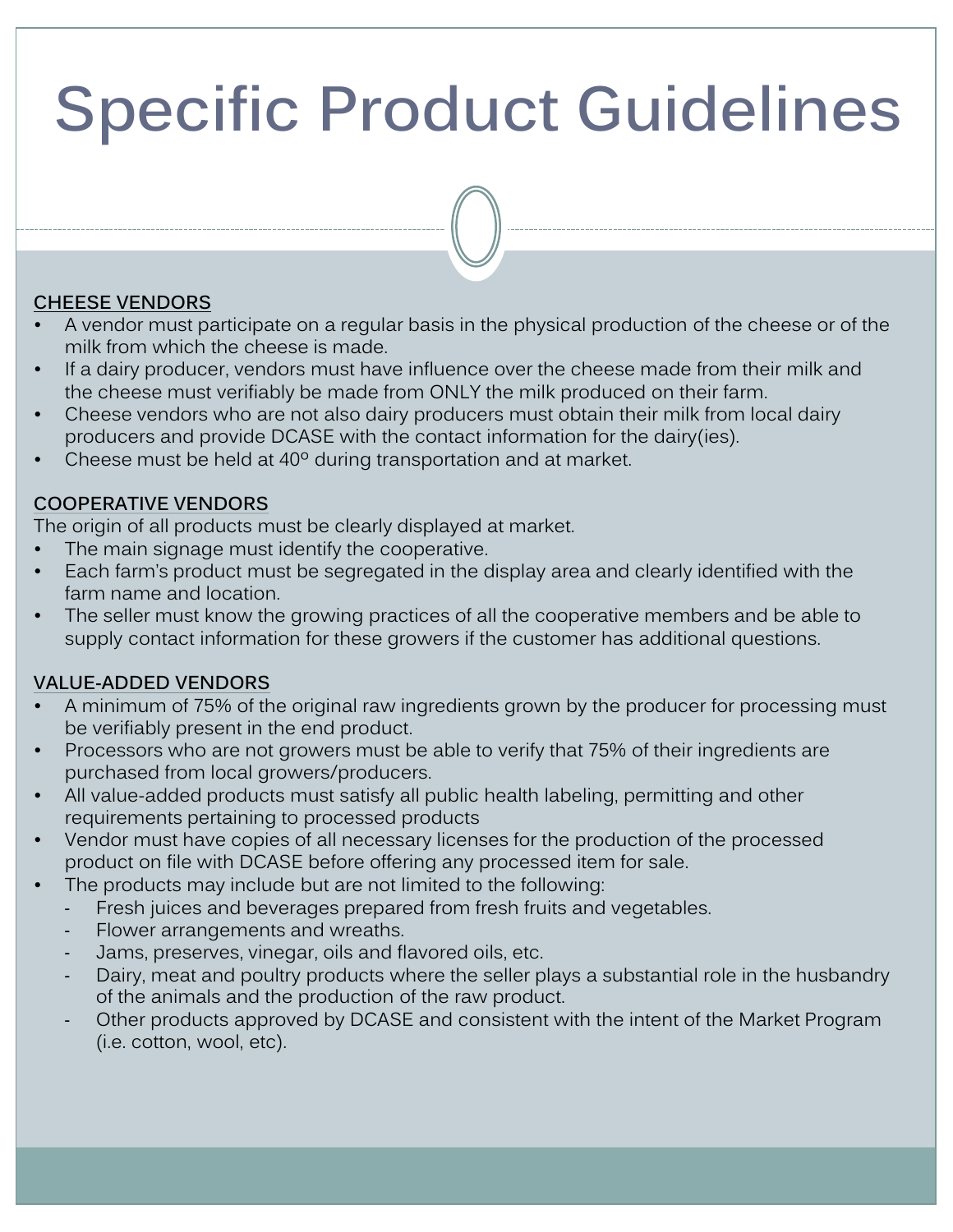#### **BAKERY VENDORS**

- All Baked Good Vendors must offer at least one item that features a seasonal ingredient sourced from one of our participating farmers/producers at the market. In addition, the items must clearly display the name and origin of the seasonal ingredient. Examples could include: market jam filled pastries, market rhubarb tarts, savory baked goods such as market asparagus and cheese quiche, or market zucchini bread.
- All bakery items must be made from scratch. It is strictly forbidden for vendors to purchase ready-made or frozen baked goods with the intent to resell them. Vendors may not sell items made from purchased pre-made doughs, batters, crusts, or dry ingredient mixes. For example, the shortening (fats and oils), the leavening, and the salt must be added by the vendor to comply with this rule.
- A vendor must participate on a regular basis in the physical production of the product.
- The vendor must keep all recipes and receipts for ingredients on file and must be able to produce them at an inspection.
- DCASE strives to support participating farmers/producers and encourages other businesses to support them and source their raw ingredients through them whenever possible.
- Ready to eat meat, vegetable and/or bean-filled pastry items are prohibited.
- All baked goods must be covered or individually wrapped.

#### **HONEY PRODUCERS**

- Honey must be produced by bees kept by the vendor. Or, if bees are on vendor's land for pollination, the vendor may sell the resulting honey with prior approval by DCASE.
- Honey must not be adulterated.
- Raw beeswax must not be adulterated with dyes, fragrances, etc.
- Raw beeswax may be formed into blocks, tapers, votive or cylindrical-type candles only.
- Honey producer must manufacture the candles him/herself with rendered beeswax from hives.
- Purchased beeswax, candles, honey, or other hive related products are strictly prohibited.

#### **MAPLE SYRUP PRODUCERS**

Syrup must be produced by the vendor from sap that he/she collects.

#### **BEDDING PLANT, HOUSE PLANT, HERB PLANT VENDORS**

- The vendor shall have performed the propagation, germination, planting of cuttings or division work for all potted plants, trees or nursery starters that are sold.
- All Nursery vendors will be required to show the Nursery License and Nursery Seller's Permit.
- It is strictly forbidden for vendors to purchase plants for the sole and immediate intent to resell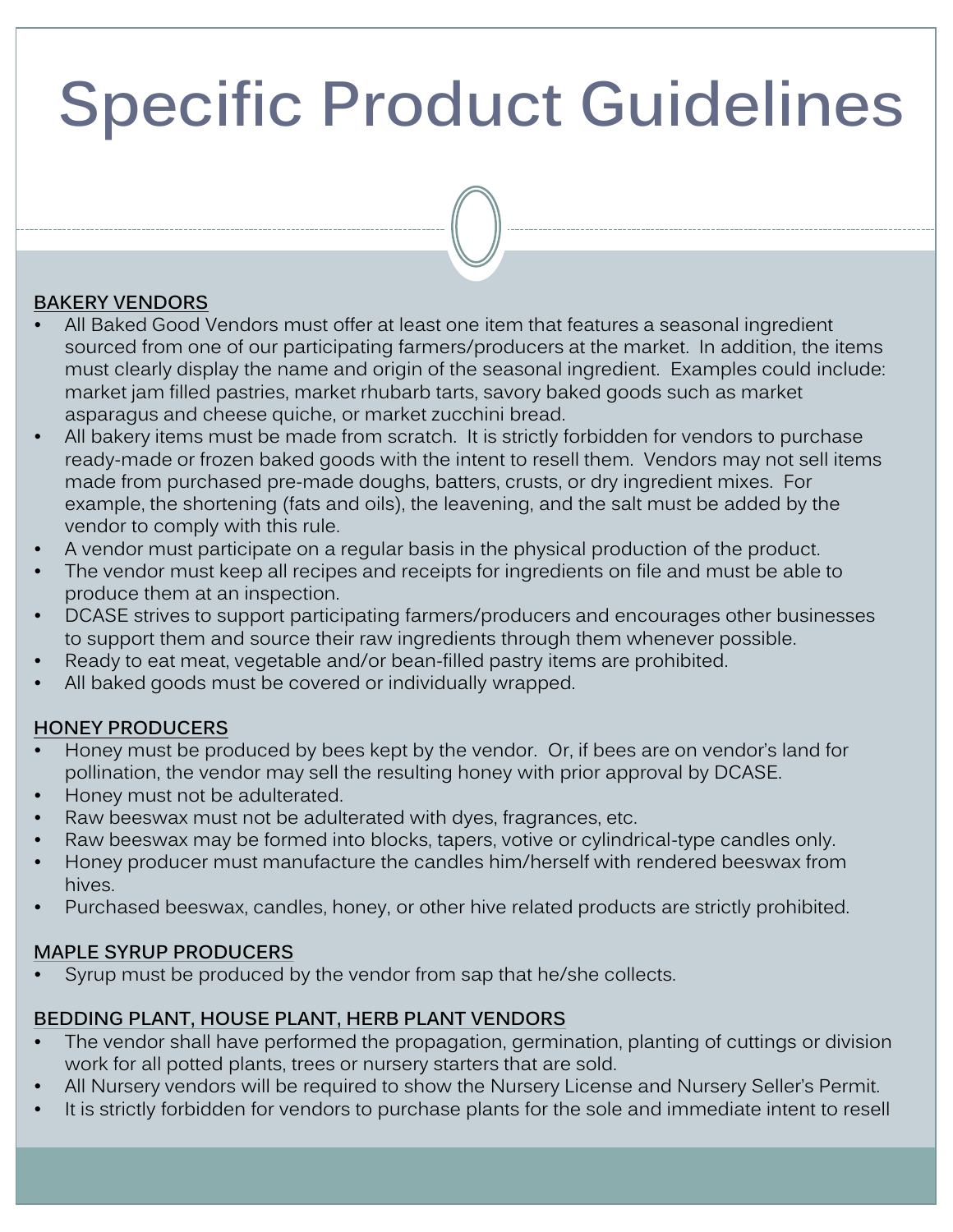them without sufficient propagation as defined by DCASE or without necessary growing time. Noncompliance will result in expulsion from the market.

- Purchased plant materials must be grown on the vendor's premises for at least 60 days before they can be offered for sale. Purchased plugs size 32 or larger must be grown on the vendor's premises for at least 60 days before they can be offered for sale.
- Patented materials may be sold, but may carry no identification of the licensed patent holder or propagator other than that required by law.
- Containers must be utilitarian and not decorative.

#### **FLORAL AND ORNAMENTAL PRODUCERS**

- Must be grown or gathered by the vendor (see Requirements for Wild Gathered section below).
- Must not be treated with any substance other than a clear lacquer spray. Dyes and paints are prohibited.
- Decorated circular wreaths that use mixed elements will be allowed. All decorative elements must be grown, formed and decorated by the vendor.
- Potpourris must be 100% produced by the vendor, including the oil and fixative.

#### **WILD GATHERED (FORAGED) PRODUCTS**

- Vendors selling wild-gathered or foraged items 1) must have proof of land ownership 2) or show written permission from the land owner to gather the item and 3) provide the location and amount of land gathered
- Items may not be purchased or bartered.

#### **SOAP VENDORS**

- Hand-milled soap must be processed by the vendor and contain either an emollient or fat or both that is produced by the vendor.
- Vendor-produced ingredients must be at least 50% of the value.
- Soap must be sold in bar form.
- Any ingredient must be FDA approved.
- Label must include all ingredients.

#### **WOOL/MOHAIR PRODUCERS**

- 100% of the product must come from the vendor's own flock.
- The animals may be professionally sheared.
- The raw product may be sent out for processing.
- Only clean wool/mohair, rovings, yarns or batts may be sold. All wool displayed and/or sold must be in its natural color. Bleached wool may be sold. Dyed wool is prohibited.
- Wool may not be pooled with other flocks during off-site processing.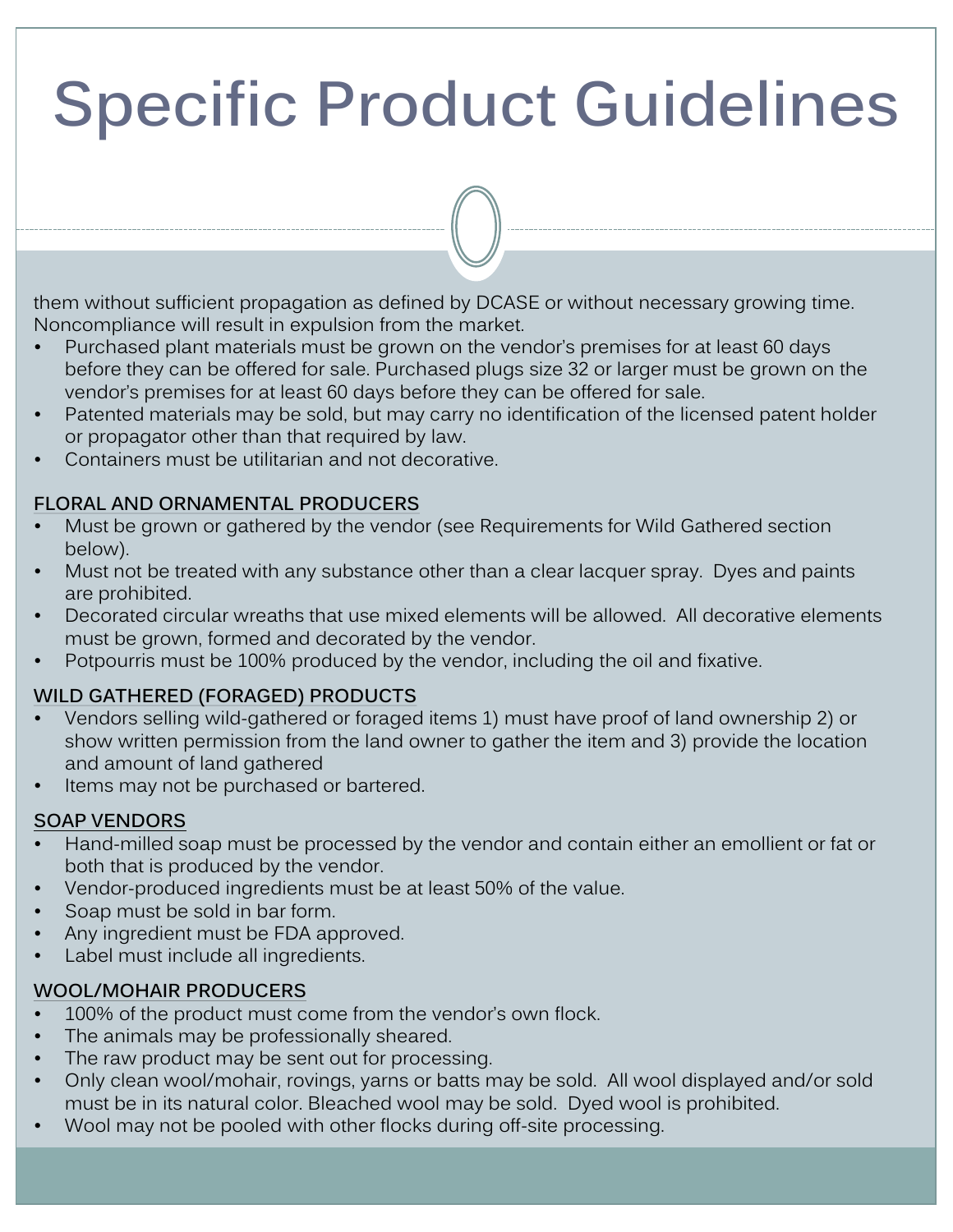### **GENERAL RULES, POLICIES & REQUIREMENTS**

**PRODUCERS** –DCASE requires that all farmers/producers grow 100% of the products he or she sells. The sale of any goods not grown or produced by the seller or the reselling of goods is prohibited. No product packed for retail sale or displaying stickers can be sold. All sellers must abide by, and all products must comply with, all applicable federal, state, and local regulations.

**COOPERATIVE VENDORS** – If you wish to sell products from a neighboring farm, you must apply as a Cooperative. DCASE defines cooperative vendors in the traditional sense of an agricultural co-op where each producer must be actively involved in growing or producing what they are selling.

- Cooperatives must submit an application "packet" which contains an application completed by EACH member. All Members are subject to the same rules and regulations as independent growers, and each farm is subject to on-site farm inspections. DCASE can refuse any member who does not meet DCASE standards.
- All co-op members must actively grow or produce the product they sell at market.
- 100% of the products sold by the cooperative must come from the cooperative farms.
- The Cooperative must supply general signage identifying the farm name and city/state location of EACH member. See "Requirements for Cooperative Growers"
- The seller must actively grow or produce at least 25% of the product being sold.
- The cooperative must be a farmer-to-farmer relationship, no auction or produce house product qualifies. The proximity of growers must be within their immediate area.
- Supplementing is not allowed. Only unique products from each member can be sold.
- Violation of the aforementioned is grounds for immediate dismissal.

**BRAND NAMES** – Products processed and sold under a brand name other than the vendor's are not allowed. (see Specific Product Guidelines?)

Weights and Measures – Scales must be approved commercial scales and certified annually by the City of Chicago. The face of the scale must be visible to the buyer and use of a non-certified scale is a procedural violation. Market Managers will be conducting spontaneous inspections (see Contact Sheet to arrange certification).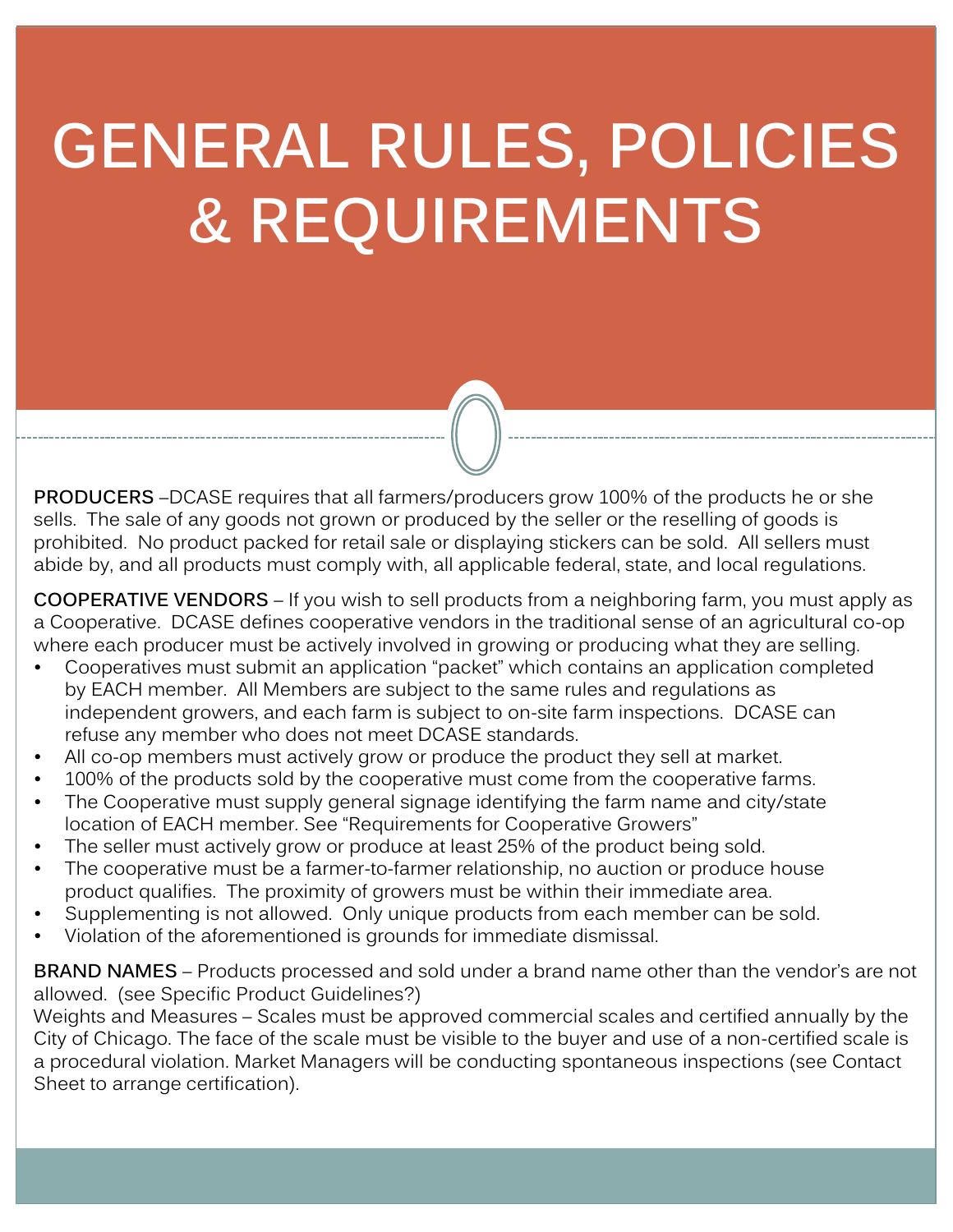### **General Rules, Policies & Requirements**

**WEIGHTS AND MEASURES** – Scales must be approved commercial scales and certified annually by the City of Chicago. The face of the scale must be visible to the buyer and use of a non-certified scale is a procedural violation. Market Managers will be conducting spontaneous inspections (see Contact Sheet to arrange certification).

**SEASONAL INTEGRITY** – All products sold must be locally produced and in season.

**PRODUCT LEGITIMACY** - Documentation of a product's legitimacy must be submitted upon request.

**LICENSES AND PERMITS** – It is the responsibility of the vendor to obtain and provide copies of all licenses and permits required to sell their products in the City of Chicago.

**FARM/BUSINESS VISITS AND INSPECTIONS**– DCASE has the right to visit farm/business locations to verify compliance with market criteria and guidelines. No notification is necessary prior to inspection. An inspection may include ownership information and any other information relevant to determining product legitimacy. Failure to allow such an inspection will constitute a violation of market rules.

**NONCOMPLIANCE** – DCASE reserves the right to refuse acceptance of any vendor or item that is not in keeping with the rules or quality of DCASE criteria and guidelines.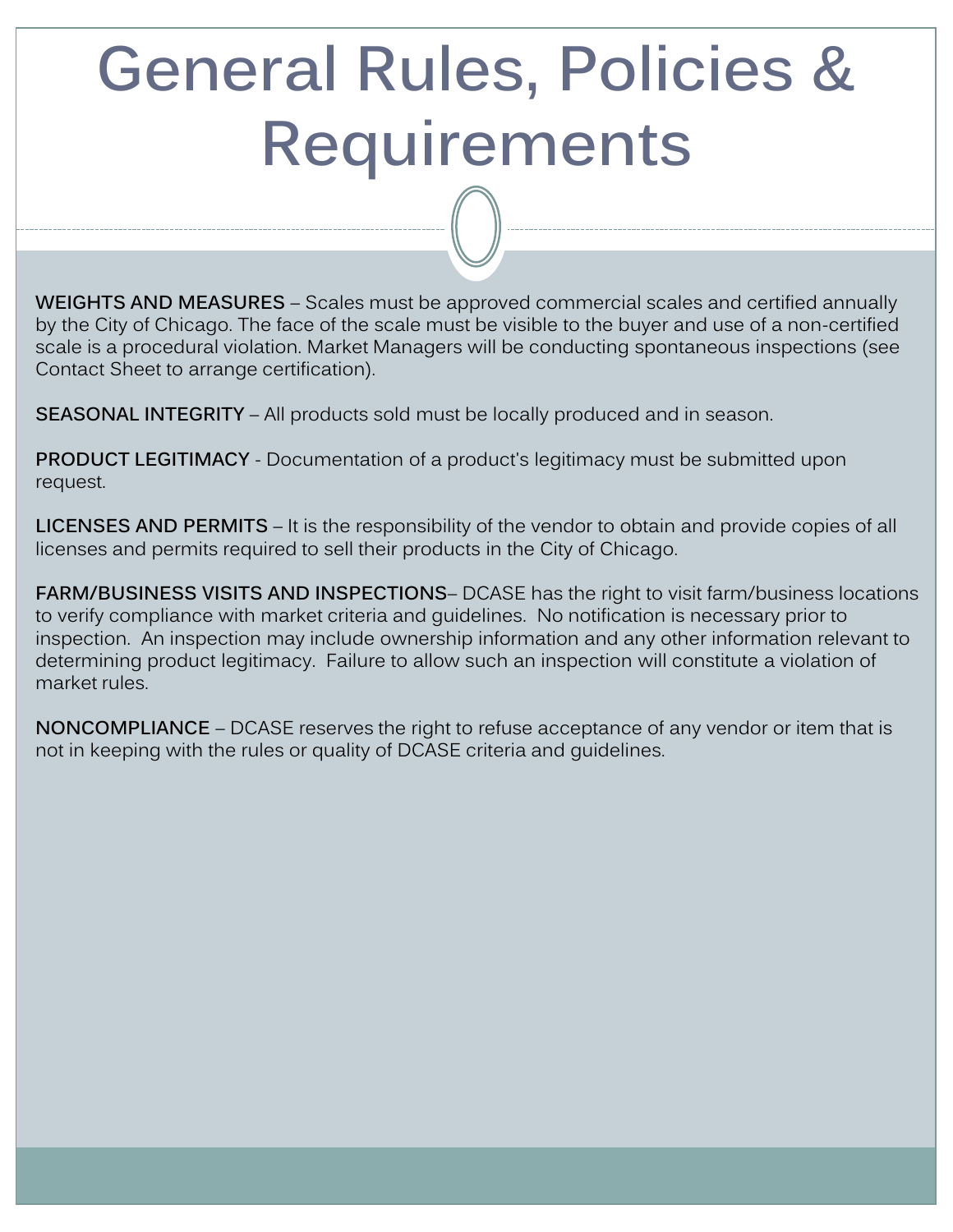### **AT THE MARKET - - - SETUP AND SPACES**

#### **Description of Spaces**

- Whenever possible, DCASE will provide space for a vehicle and a 10' x 10' selling area. Market Managers may designate some spaces as "unload only," pending available space. At the discretion of Market Managers, large trucks may not be allowed to park within the market, regardless of the number of stalls occupied.
- Vehicles, merchandise and tables must be kept within the designated space.
- All promotions and sales must be done within the assigned stall space and may not encroach on the mandated fire lane or pedestrian flow area.
- Producers who rent more than one space shall rent that space for the entire season.
- Electricity and water are not available.
- Assigned stall spaces are non-transferable and cannot be sublet.
- Vendors must comply with City Fire Code by maintaining a 14ft wide lane in the middle of streets that are closed to vehicle traffic (such as the Division St. and Printer's Row markets).
- Vendors will be charged by 10'x10' space utilized each week. Details/guidelines will be provided along with the 2016 acceptance letter.

#### **Tables, Tarps and Tents**

- Sellers must furnish their own tables, chairs, drop cloths, displays and weather protection. The use of drop cloths is suggested for all vendors selling products that can potentially cause damage to, or stain, plaza surfaces.
- Tables must be sturdy and stable.
- Tables shall not be used beyond load capacity and the products on the display table must be secured.
- All tents must be securely weighted with a minimum of 50 lbs. at each corner, to withstand rainy or windy conditions, or they will be subject to immediate removal.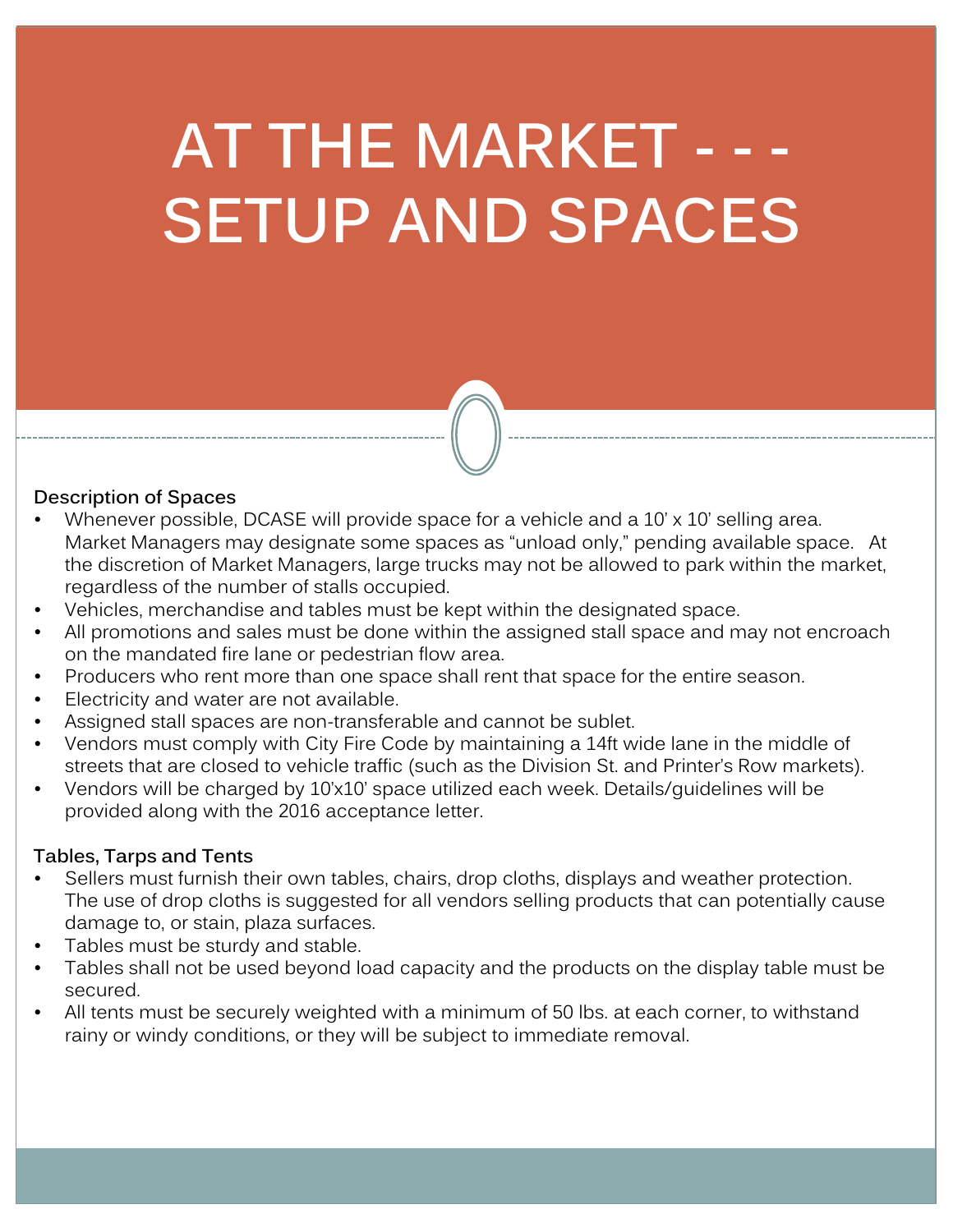### **At the Market - - - Setup and Spaces**

**Stall Location** - Vendor stall locations are not permanent and may be changed at the discretion of DCASE for any market day during the season and/or annually. In making any determination in this regard DCASE will consider the following:

- A history of good consumer/producer relationships.
- Providing good product mix and consumer traffic flow, including fire department requirements.
- Quality of product display, customer service and participation of owner at markets.

**Vendor Signage** - All vendors must display a sign, with lettering at least 3" inches high, clearly identifying the name of their establishment, the city, town, or county and state where their production occurs. All cooperative vendors must supply signage as designated under "Requirement for Cooperative Vendors"

#### **Product Signage, Prices and Product Authenticity**

- All products must have proper signage, which include the following: price per unit, product name and variety, and if it is not grown in a field, please indicate method (i.e. hydroponics).
- All prices must be clearly marked or posted in 2" minimum height letters/numbers and list each individual item for sale. Collusion and deceptive pricing practices are strictly prohibited. Bargaining with the consumer is not allowed.
- Vendors are trusted to represent their product truthfully. Misrepresentation of products will result in the appropriate disciplinary action of a fine, suspension or expulsion from market.

**Trash Management** - Before leaving the market, each vendor must remove all matter and debris from their area. This includes the area around the stall and in the common walkway. Trash must be completely removed without regard to whether the litter originated in the vendor's area and must be disposed of off-site. Vendors who fail to clean up properly face fines of up to \$500 from the City's Department of Sanitation. Repeat offenders face possible suspension or eviction from the markets. Sellers who dump remaining water into the sewer grates must remove leaves, flowers or other items that may cause blockage of the sewer grates before dumping the water.

**Sales Reporting Requirements** - All vendors will be expected to report and estimate of total of sales at the closing of each market to the Market Manager, rounded to the nearest dollar.

- Cash Sales
- Credit Sales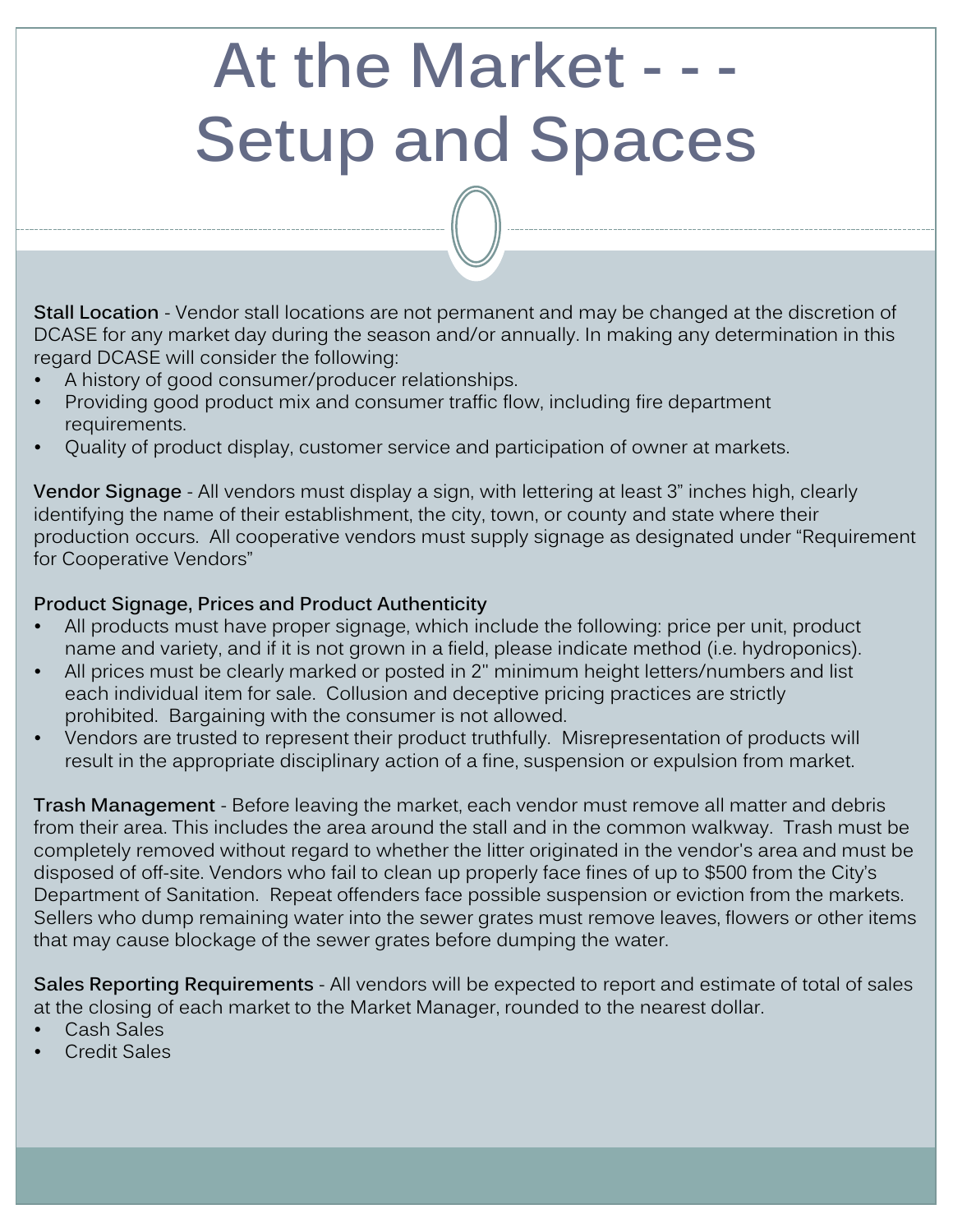### **STANDARDS OF CONDUCT**

**Noise, Fumes, Obstruction of Sales** - Violations of this section that result in 1) verifiable consumer complaints, 2) obstruction of any nearby vendor to conduct sales or 3) an adverse effect to the welfare of the market, will result in immediate disciplinary action of a fine and/or suspension or expulsion from the market.

- Radios may not be played during market sales hours. All product promotion must occur within the space assigned to the producer and not in any common area.
- The running of any gasoline or diesel motors or engines, including vehicles, is not permitted.
- Due to safety hazards, charcoal grills and propane are prohibited at certain markets.

#### **Vendors And Their Employees**

- Be knowledgeable about products (how it is grown, used, produced, etc.).
- Unreasonable, outrageous or and disruptive activities and behavior are prohibited.
- Be courteous, professional and presentable at all times. No drinking alcohol, smoking, yelling, hawking, throwing of objects, swearing, name-calling, slanderous remarks about others or disparaging comments about other products and/or people will not be tolerated.
- Producers experiencing difficulty with customers are encouraged to refer the matter to the Market Manager or to DCASE.
- Complaints about other producers or the Market Rules and Regulations must be made in writing to DCASE.
- Distribution of printed materials (other than pre-approved vendor brochures), petitions, or political advertisements is disallowed.
- Committing a criminal act will cause immediate expulsion from the market and is subject to appropriate legal action.
- Loitering or solicitation is strictly prohibited.
- Vendors are not allowed to solicit tips.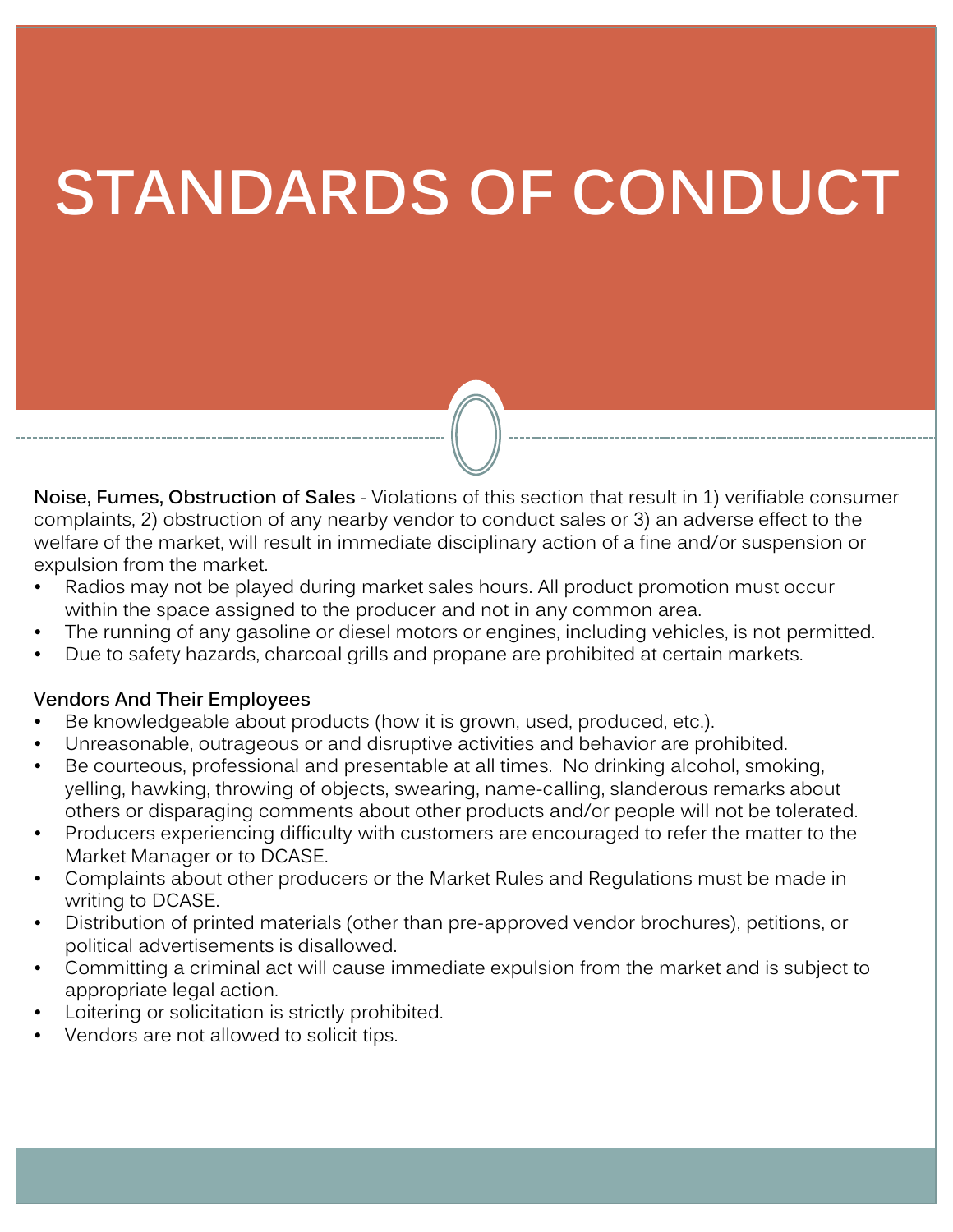### **Standards of Conduct**

**Discipline or Removal of a Producer From the Market** - Producers who do not comply with Market rules and regulations shall forfeit selling privileges at DCASE Markets and may be subject to fines and penalties. DCASE will provide adequate written warning prior to taking any disciplinary action within market season. Appropriate County Agricultural Commissioners and State Department Food and Agricultural inspection services will also be notified. A producer may be removed or suspended from any market or have selling privileges in the market limited by DCASE for any of the following reasons:

- Failure to obey and conform to State, local government or DCASE Market rules and regulations.
- Product origin is the responsibility of the vendor. If DCASE repeatedly suspects a vendor of re-selling product, this is grounds for suspension or dismissal from market. It is the vendor's responsibility to provide proof of production in a written appeal.
- Causing or maintaining unsafe or unsanitary conditions.
- Repeated failure to attend markets.
- Behavior that obstructs any other vendor's commerce or ability to transact business
- If DCASE receives a legitimate complaint pertaining to questionable quality, conduct or business practices about a vendor, the following actions will be taken:
	- ‐ A written warning will be given to the vendor, including the date, time and nature of complaint.
	- ‐ A second complaint will result in the vendor being subject to a two-week suspension of selling privileges.
	- ‐ A third complaint from a customer will result in a minimum 90-day suspension and/or permanent removal from the program.
- Vendors or producers are required to satisfy any customer complaint in any circumstance. Vendors must accept returned product.
- Violating the Cook County Weights and Measures regulations will be subject to a penalty.
- No refunds will be given as a result of any infraction of any local or State government laws or Market rules and regulations.

**The severity of any penalty or discipline imposed by DCASE will be directly related to the gravity or repetition of the violation. A vendor is responsible for the actions of its representatives, employees or agents. The decision by DCASE regarding all of the above matters shall be considered final, however a written appeal of any DCASE decision will be welcomed and considered.**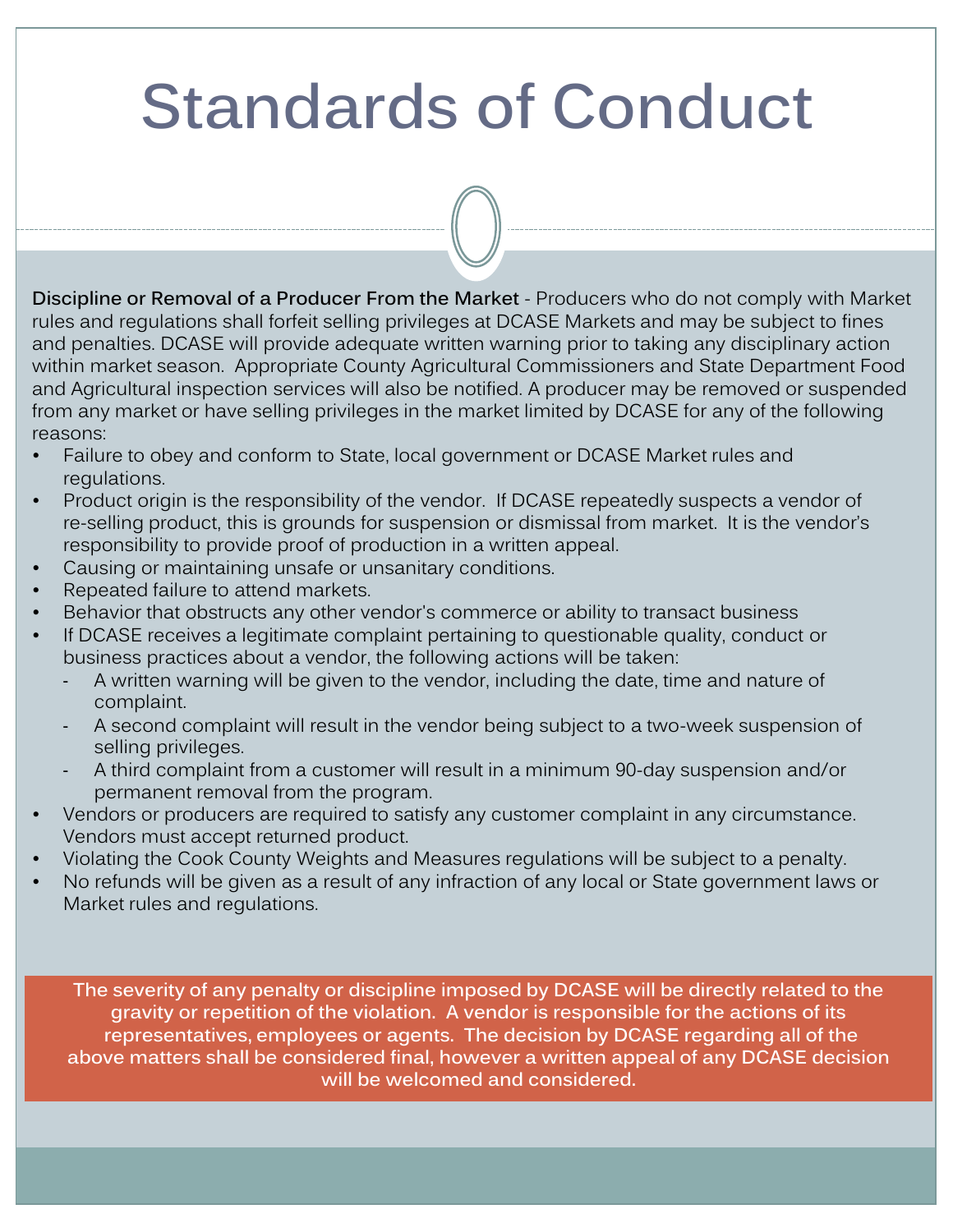### **FEES & INSURANCE REQUIREMENTS**

**Fees** – Refer to 2017 Chicago Farmers Market Schedule and costs for fees. Vendors will be billed per 10'x10' space. Details will be provided with your 2017 acceptance letter. Market fees will be billed monthly and payment is due upon receipt by the date designated on the invoice. If payment is not received, you may forfeit your space at the market for the rest of the season, or the next season.

**Requirements** - All applicants must have a Commercial General Liability Insurance Policy listing the City of Chicago Mayor's Office of Special Events as additional insured. It must have a minimum coverage of \$1 million per occurrence and aggregate and include:

- Broad Form Coverage
- Products/Completed Operations
- Personal Injury
- Automobile
- Advertising Injury Coverage

Some DCASE Market locations have additional insurance requirements. Please make sure that you are in compliance and provide a separate certificate of insurance for each additional market you are accepted.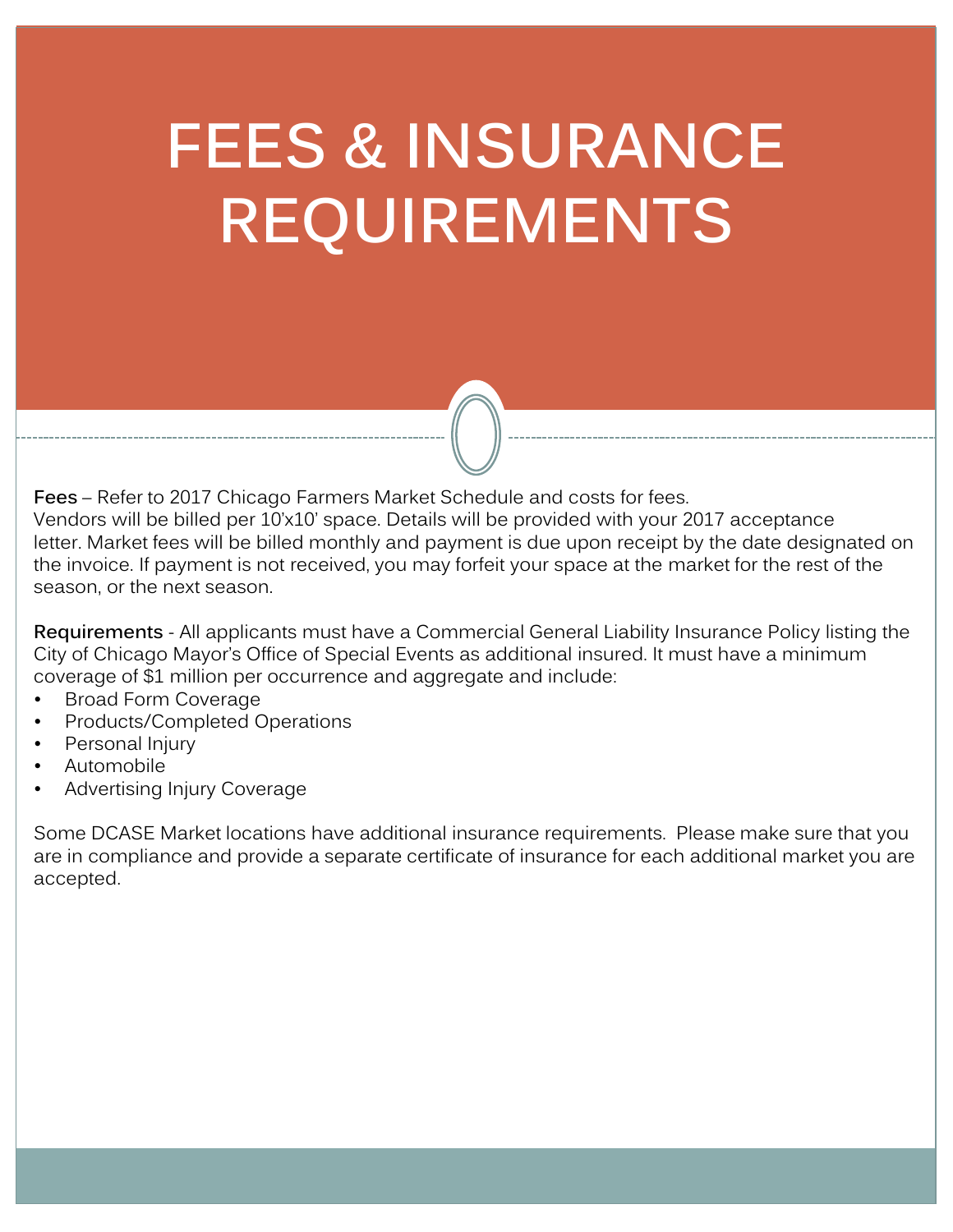### **FREQUENTLY ASKED QUESTIONS**

Can I sell jewelry, arts, and crafts at the farmers markets? You are able to sell non- food items at certain designated markets.

#### Can I pick the market(s) I want to sell at, or does the City assign it?

You can apply to as many markets as you want but, placement is based on availability, product uniqueness, and history with our markets.

#### Can I partner with another farm to sell at the markets?

Cooperative selling is allowed, as long as the proper paperwork has been submitted.

How do I apply to be part of the farmers markets? Our application process is now available online. It can be accessed at:

#### How many markets are there in Chicago, and how many am I allowed to work at?

The City of Chicago has 18 markets that are run and managed by DCASE. You are allowed to apply for all of them, but remember, selection is based on availability, product uniqueness, and history with our markets.

#### What is the most popular thing to sell?

Each market has its own personality and different products do better in some markets than others.

#### How much does it cost to be part of the farmers market?

Each market varies in price. Price is also dependent on what items you are selling. For a schedule of fees visit:

#### Do I have to live in Illinois to be part of the Chicago Farmers Market?

No. Vendors from Michigan, Iowa, Wisconsin and Indiana are welcome to apply. We particularly encourage those from within a 300 mile radius.

#### Can I have a tent at the farmers market monthly, quarterly, or semi-annually?

If you are unable to attend the markets on a regular basis, we can work with you to set up a schedule.

#### What is the most popular market?

All markets are in popular for different reasons (location, selections, etc.).

#### What is the difference between the Downtown and neighborhood markets?

Downtown markets are Farmers Markets only, whereas the neighborhood markets allow artisan products to be sold.

#### What months of the year are the markets open?

Our markets are open May – October, with possible extension into November.